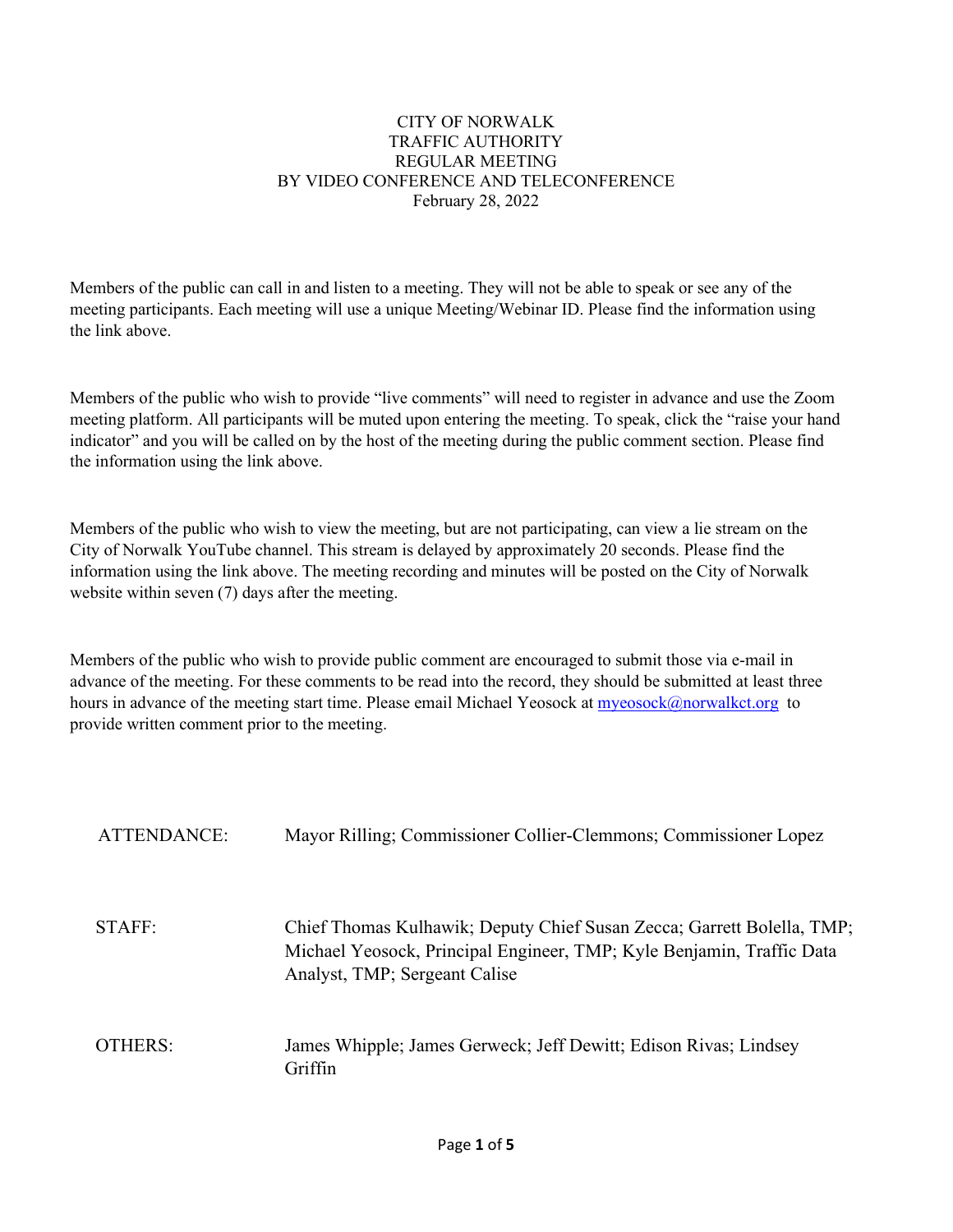# **CALL TO ORDER**

Mayor Rilling called the meeting order at 4:04PM.

Mayor Rilling introduced Mr. Lopez as the newest member of the Traffic Authority and the Norwalk Board of Police Commissioners. Mr. Lopez said he is glad to be on board and looks forward to serving with everyone. Commissioner Collier-Clemmons and staff introduced themselves to Mr. Lopez and welcomed him.

# **PUBLIC COMMENT**

There were no public comments.

# **BUSINESS**

# **1. APPROVE THE MINUTES OF THE MEETING OF JANUARY 24, 2022.**

#### **\*\* COMMISSIONER COLLIER-CLEMMONS MOVED TO APPROVE THE MINUTES OF JANUARY 24, 2022, AS SUBMITTED. \*\* THE MOTION PASSED WITH ONE (1) ABSTENTION- MR. LOPEZ**

# **2. APPROVE THE MINUTES OF THE SPECIAL MEETING OF FEBRUARY 7, 2022.**

### **\*\* COMMISSIONER COLLIER-CLEMMONS MOVED TO APPROVE THE MINUTES OF FEBRUARY 7, 2022, AS SUBMITTED. \*\* THE MOTION PASSED WITH ONE (1) ABSTENTION- MR. LOPEZ**

# **3. APPROVE THE ROUTE FOR THE WALL THAT HEALS ON JUNE 2, 2022**

Sergeant Calise provided an overview of the route for the Wall That Heals. Mayor Rilling asked how large the caravan will be. Sergeant Calise said it will be large and the Westport Police will provide an escort in Norwalk, and the Norwalk Police Department will provide an escort in Westport. Mayor Rilling asked if the state has been the contacted because Winfield Street is a state road. Sergeant Calise said he will work on that.

Mr. Dewitt provided an overview of the event and said the wall that heals is a replica of the Vietnam War memorial in Washington DC and is a method to honor the 58,000 names that are on the wall and to honor Vietnam veterans. He said that Norwalk is a host city, and this is a county event.

#### \*\* **COMMISSIONER COLLIER-CLEMMONS MOVED TO APPROVE THE ROUTE FOR THE WALL THAT HEALS ON JUNE 2, 2022. \*\* THE MOTION PASSED UNANIMOUSLY.**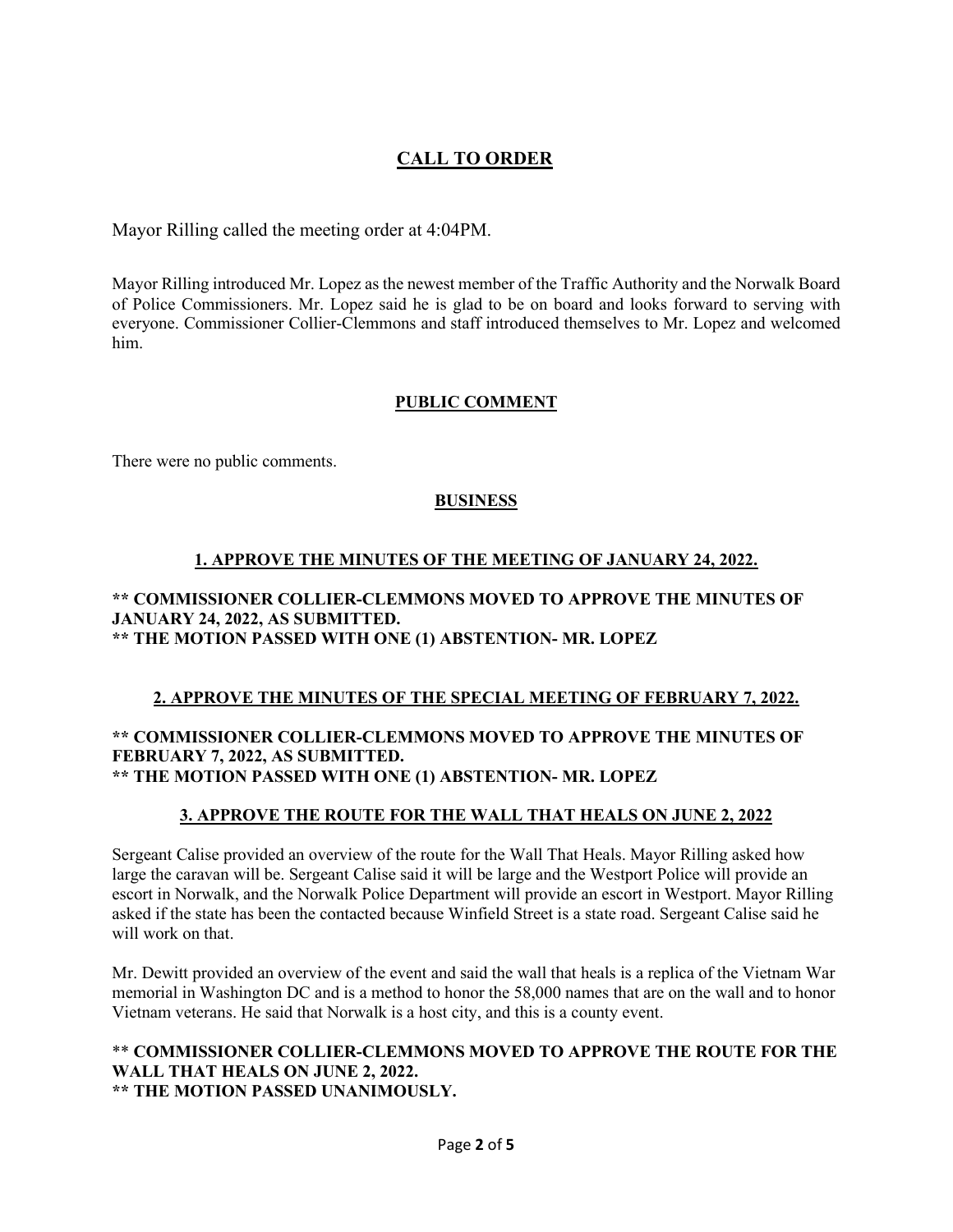# **4. APPROVE THE RACE ROUTES FOR MMMF TEAM FOR CURES 5K WALK/RUN ON JUNE 4, 2022.**

Ms. Griffin provided an overview of the event and said the event raises funds and awareness for multiple myeloma which is a blood cancer, and they have had the event at Taylor Farm for many years and this route was permitted last year. Mayor Rilling asked how many participants are anticipated to attend. Ms. Griffin said 350. Commissioner Collier-Clemmons said she sees from the application that the police department has not yet reviewed the course. Mr. Yeosock said the applicant is still working with the police department.

### **\*\* COMMISSIONER COLLIER-CLEMMONS MOVED TO APPROVE THE RACE ROUTES FOR THE MMMF TEAM FOR CURES 5K WALK/RUN ON JUNE 4, 2022. \*\* THE MOTION PASSED UNANIMOUSLY.**

# **5. APPROVE THE RACE ROUTES FOR THE 2022 GARAVEL SONO HALF MARATHON, 5K, & KIDS FUN RUN ON OCTOBER 2, 2022.**

Mr. Whipple provided an overview of the event and said this is the eighth year the event will take place and the route was changed three years ago and was moved from Saturday to Sunday which seems to work very well, and all the feedback has been positive. Mayor Rilling said since the route was changed and day the race is held got moved, he has received very few complaints.

# **\*\* COMMISSIONER COLLIER-CLEMMONS MOVED TO APPROVE THE RACE ROUTES FOR THE 2022 GARAVEL SONO HALF MARATHON, 5K, & KIDS FUN RUN ON OCTOBER 2, 2022.**

**\*\* THE MOTION PASSED UNANIMOUSLY.**

# **6. APPROVE THE RACE ROUTE FOR THE LIGHTFOOT RUNNING CLUB MOTHER'S DAY 10K RACE ON SUNDAY, MAY 8, 2022.**

Mr. Gerweck provided an overview of the event and said they will be using the same route that has been used the last couple of years. Commissioner Collier-Clemmons asked if the start and finish of the race will be at Matthews Park. Mr. Gerweck said "no" the start and finish will be at Calf Pasture Beach and Matthews Park is the mid-point of the race.

# \*\* **COMMISSIONER COLLIER-CLEMMONS MOVED TO APPROVE THE RACE ROUTE FOR THE LIGHTFOOT RUNNING CLUB MOTHER'S DAY 10K RACE ON SUNDAY, MAY 8, 2022.**

**\*\* THE MOTION PASSED UNANIMOUSLY**

# **7. APPROVE THE RACE ROUTE FOR THE O'NEILL'S 5K MOTHER'S DAY 5K RACE ON SUNDAY, MAY 15, 2022**

Mr. Gerweck provided an overview of the event and said they will be using the same route that has been used the last couple of years and is the  $10<sup>th</sup>$  year the race has been held, and the proceeds this year will go to Project Steps which is an organization that finds employment for special education students from Norwalk.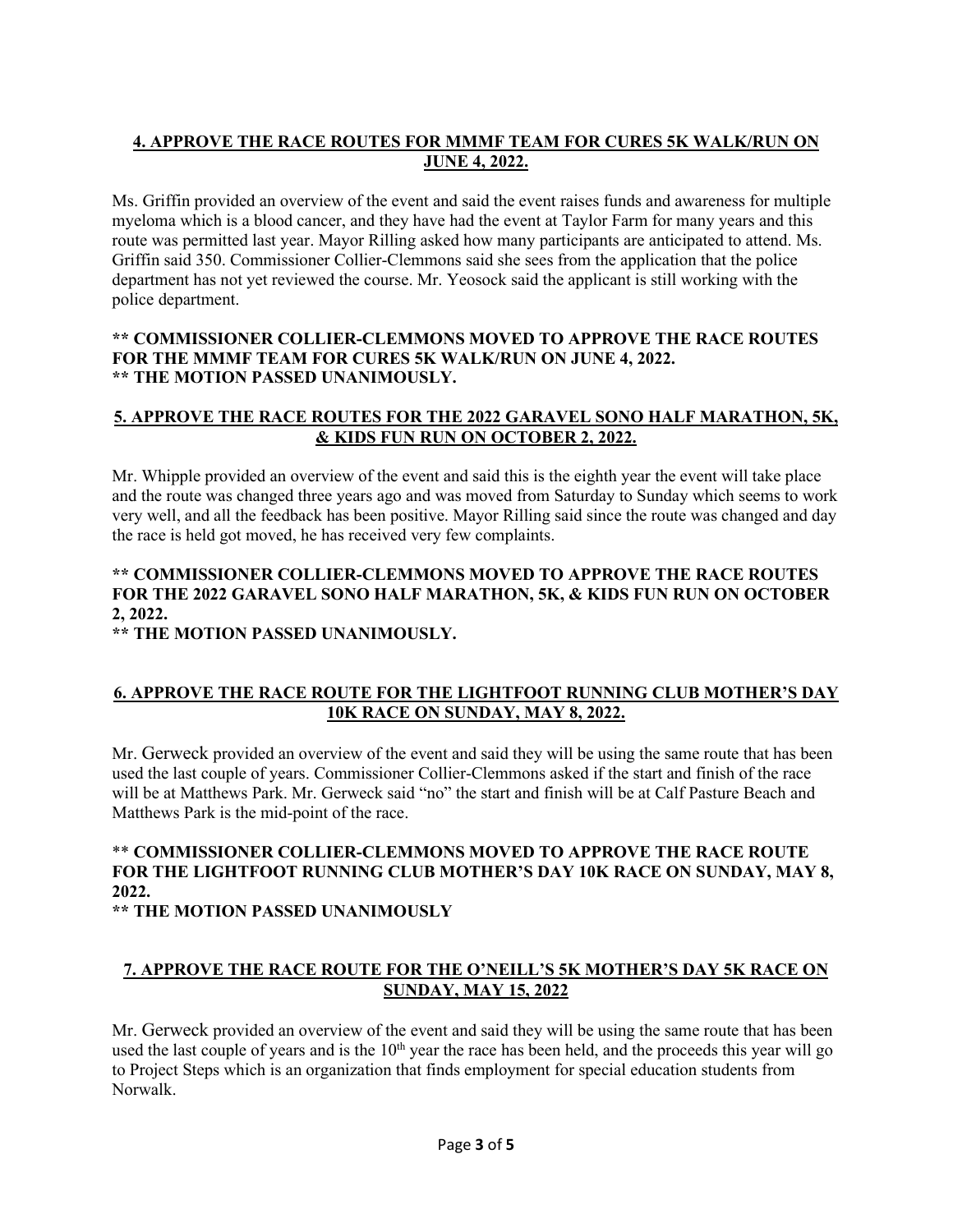### \*\* **COMMISSIONER COLLIER-CLEMMONS MOVED TO APPROVE THE RACE ROUTE FOR THE O'NEILL'S 5K MOTHER'S DAY 5K RACE ON SUNDAY, MAY 15, 2022. \*\* THE MOTION PASSED UNANIMOUSLY.**

#### **8. SUBMIT A REQUEST TO THE OFFICE OF THE STATE TRAFFIC ADMINISTRATION TO REVIEW AND CONSIDER REDUCING THE APPROVED SPEED LIMIT ON STATE ROUTE 809 (RIVERSIDE AVENUE) NORTH OF HILL STREET TO RT. 123 FROM 40 MPH TO 30 MPH.**

Mr. Yeosock said currently there is a 40 MPH speed limit on a section of Riverside Avenue and with the proposed Norwalk River Valley Trail coming this summer TMP is recommending submitting a request to the state that it be lowered to 30 MPH.

### **\*\* COMMISSIONER COLLIER-CLEMMONS MOVED TO APPROVE TO SUBMIT A REQUEST TO THE OFFICE OF THE STATE TRAFFIC ADMINISTRATION TO REVIEW AND CONSIDER REDUCING THE APPROVED SPEED LIMIT ON STATE ROUTE 809 (RIVERSIDE AVENUE) NORTH OF HILL STREET TO RT. 123 FROM 40 MPH TO 30 MPH. \*\* THE MOTION PASSED UNANIMOUSLY.**

# **9. SUBMIT A REQUEST TO THE OFFICE OF STATE TRAFFIC ADMINISTRATION TO REVIEW AND CONSIDER REDUCING THE APPROVED SPEED LIMIT ON RIVER ROAD FROM 30 MPH TO 25 MPH.**

Mr. Bolella introduced Kyle Benjamin and said he recently joined the TMP team as the Traffic Data Analysist.

Mr. Benjamin said TMP recently received a citizens request to look into speeding on River Road and they did observe some pedestrian activity and speeding and are recommending submitting a request to the state to consider the speed limit be lowered to 25 MPH. He said that New Canaan has also signed their portion of the road as 25 MPH and would like to match them, so the character of the road doesn't change.

# \*\* **COMMISSIONER COLLIER-CLEMMONS MOVED TO APPROVE TO SUBMIT A REQUEST TO THE OFFICE OF STATE TRAFFIC ADMINISTRATION TO REVIEW AND CONSIDER REDUCING THE APPROVED SPEED LIMIT ON RIVER ROAD FROM 30 MPH TO 25 MPH.**

**\*\* THE MOTION PASSED UNANIMOUSLY.**

# **OTHER ITEMS**

#### **1. PRIDE IN THE PARK- JUNE 11, 2022**

Mr. Rivas provided an overview of the event and said there is a large crosswalk in front of the park, and they hire police officers to manage that intersection so that pedestrians can cross the intersection safety and also manage the entrance to the park. He said the event will take place on June 11, 2022, and are